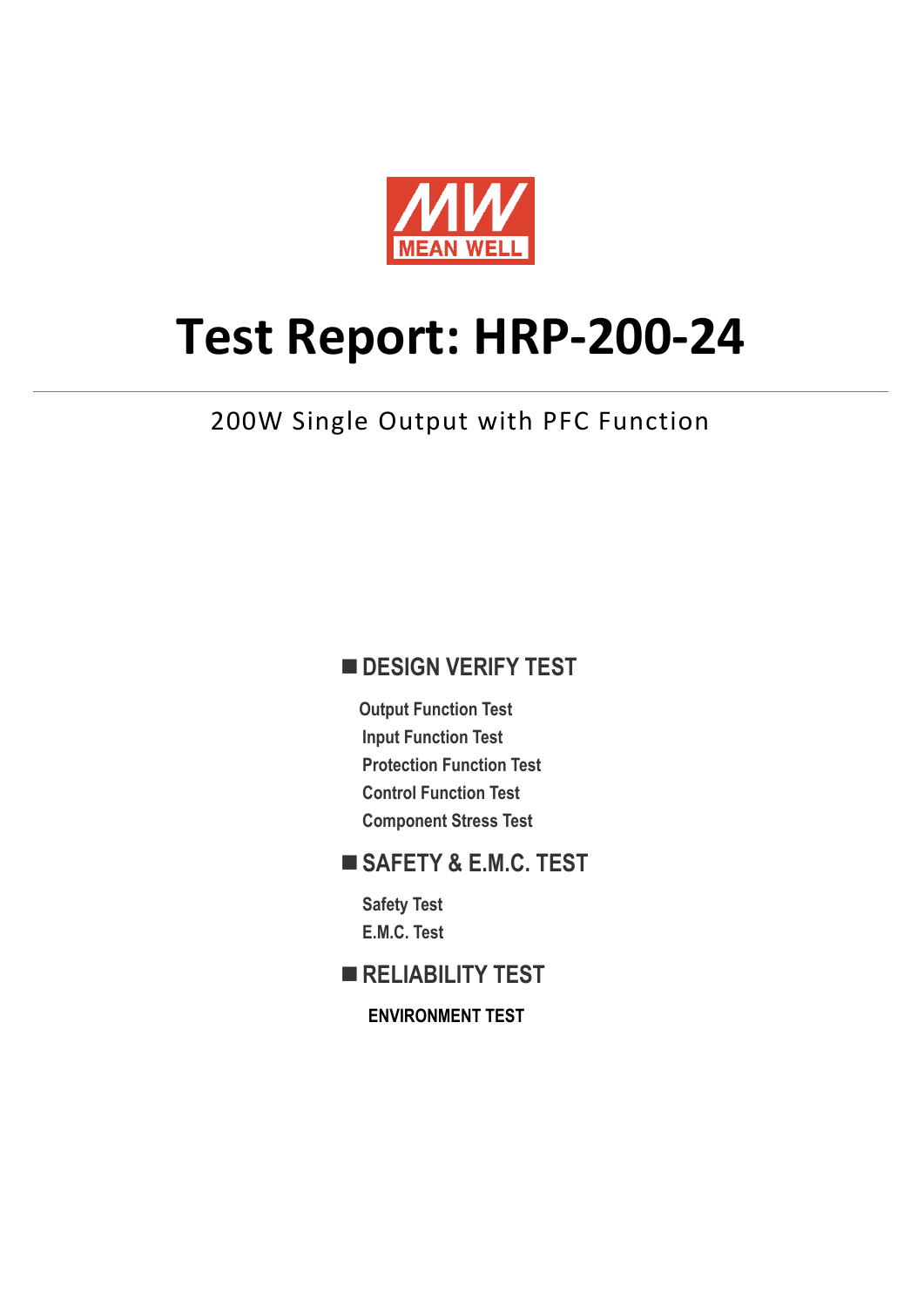

## **DESIGN VERIFY TEST**

#### **OUTPUT FUNCTION TEST**

| <b>NO</b>      | <b>TEST ITEM</b>                   | <b>SPECIFICATION</b>                                      | <b>TEST CONDITION</b>                                                      | <b>RESULT</b>                                                                              | <b>VERDICT</b> |
|----------------|------------------------------------|-----------------------------------------------------------|----------------------------------------------------------------------------|--------------------------------------------------------------------------------------------|----------------|
| $\mathbf{1}$   | <b>RIPPLE &amp; NOISE</b>          | V1:150<br>$mVp-p$ (Max)                                   | $I/P$ : 230VAC<br>O/P: FULL LOAD<br>Ta: $25^{\circ}$ C                     | $V1$ :<br>mVp-p (Max)<br>113                                                               | P              |
| $\overline{2}$ | OUTPUT VOLTAGE<br>ADJUST RANGE     | CH1: 21.6 V ~28.8 V                                       | $I/P$ : 230 VAC<br>$I/P$ : 115 VAC<br>O/P : MIN LOAD<br>Ta: $25^{\circ}$ C | 20.25<br>$V \sim$<br>V/230 VAC<br>30.38<br>20.24<br>$V \sim$<br>30.38<br><b>V/ 115 VAC</b> | P              |
| $\mathbf{3}$   | OUTPUT VOLTAGE<br><b>TOLERANCE</b> | $V1: 1 % ~ -1 % (Max)$                                    | I/P: 100 VAC / 264 VAC<br>O/P : FULL/ MIN LOAD<br>Ta : $25^{\circ}$ C      | V1:<br>0.06<br>$\%$ ~<br>$-0.06$<br>%                                                      | P              |
| 4              | <b>LINE REGULATION</b>             | $V1: 0.2 % ~ -0.2 %$ (Max)                                | I/P: 100VAC ~ 264 VAC<br>O/P: FULL LOAD<br>Ta: $25^{\circ}$ C              | V1:<br>$\mathbf{0}$<br>$\%$ ~<br>$\mathbf 0$<br>$\%$                                       | P              |
| 5              | <b>LOAD REGULATION</b>             | $V1: 0.5\% \sim -0.5\%$ (Max)                             | $I/P$ : 230 VAC<br>O/P: FULL ~MIN LOAD<br>Ta: $25^{\circ}$ C               | V1:<br>0.05<br>$\%$ ~<br>$-0.05$<br>$\%$                                                   | P              |
| 6              | SET UP TIME                        | 230VAC:<br>1000<br>ms (Max)<br>115VAC:<br>2500<br>ms(Max) | I/P: 230 VAC<br>I/P: 115 VAC<br>O/P: FULL LOAD<br>Ta: $25^{\circ}$ C       | 230VAC/<br>110<br>ms<br>220<br><b>115VAC/</b><br>ms                                        | P              |
| $\overline{7}$ | <b>RISE TIME</b>                   | 230VAC:<br>50<br>ms (Max)<br>115VAC:<br>ms (Max)<br>50    | $I/P$ : 230 VAC<br>I/P: 115 VAC<br>O/P: FULL LOAD<br>Ta: $25^{\circ}$ C    | 230VAC/<br>7.5<br>ms<br><b>115VAC/</b><br>7.5<br>ms                                        | P              |
| 8              | HOLD UP TIME                       | 230VAC:<br>16<br>ms (TYP)<br>115VAC:<br>16<br>ms (TYP)    | $I/P$ : 230 VAC<br>$I/P$ : 115 VAC<br>O/P: FULL LOAD<br>Ta: $25^{\circ}$ C | 230VAC/<br>44<br>ms<br><b>115VAC/</b><br>36<br>ms                                          | P              |
| 9              | OVER/UNDERSHOOT<br><b>TEST</b>     | $< +5\%$                                                  | $I/P$ : 230 VAC<br>O/P: FULL LOAD<br>Ta: $25^{\circ}$ C                    | TEST:<br>< 5<br>$\%$                                                                       | P              |
| 10             | DYNAMIC LOAD                       | V1:<br>2400<br>mVp-p                                      | I/P: 230 VAC<br>O/P: FULL /Min LOAD 90%DUTY/<br>1KHZ<br>Ta: $25^{\circ}$ C | 609<br>mVp-p                                                                               | P              |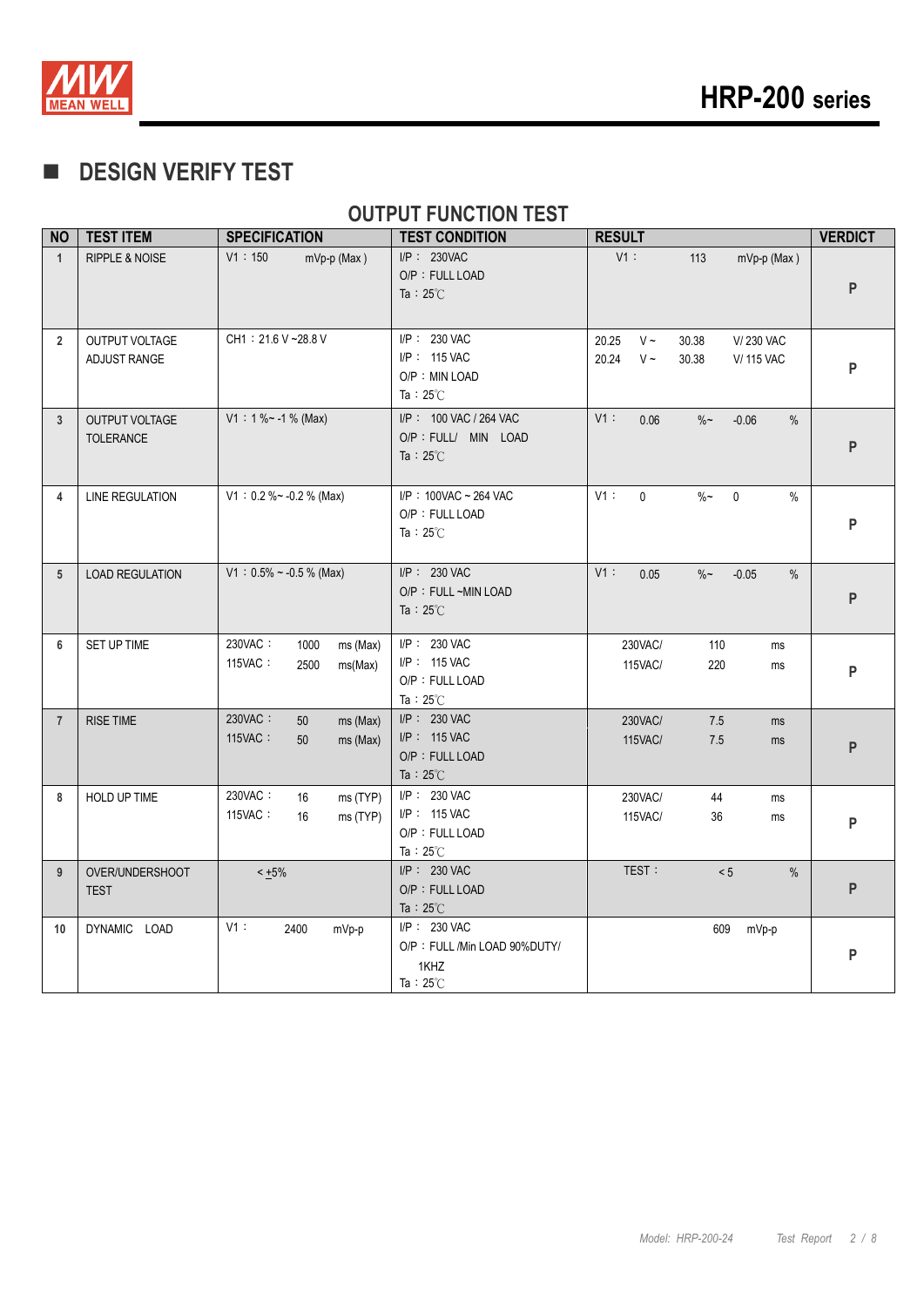

# **HRP-200 series**

#### **INPUT FUNCTION TEST**

| <b>NO</b>      | <b>TEST ITEM</b>           | <b>SPECIFICATION</b>                    | <b>TEST CONDITION</b>         | <b>RESULT</b>                             | <b>VERDICT</b> |
|----------------|----------------------------|-----------------------------------------|-------------------------------|-------------------------------------------|----------------|
| $\overline{1}$ | <b>INPUT VOLTAGE RANGE</b> | 85VAC~264 VAC                           | I/P: TESTING                  | 70 V~264V                                 |                |
|                |                            |                                         | O/P: FULL LOAD                |                                           |                |
|                |                            |                                         | Ta: $25^{\circ}$ C            |                                           |                |
|                |                            |                                         | $I/P$ :                       | TEST: OK                                  |                |
|                |                            |                                         | LOW-LINE-3V= $82$ V           |                                           | P              |
|                |                            |                                         | HIGH-LINE+15%=300 V           |                                           |                |
|                |                            |                                         | O/P: FULL/MIN LOAD            |                                           |                |
|                |                            |                                         | ON: 30 Sec. OFF: 30 Sec 10MIN |                                           |                |
|                |                            |                                         | (AC POWER ON/OFF NO DAMAGE)   |                                           |                |
| $\overline{2}$ | <b>INPUT FREQUENCY</b>     | 47HZ ~63 HZ                             | I/P: 85 VAC ~ 264 VAC         | TEST: OK                                  |                |
|                | <b>RANGE</b>               | NO DAMAGE OSC                           | O/P: FULL~MIN LOAD            |                                           | P              |
|                |                            |                                         | Ta: $25^{\circ}$ C            |                                           |                |
| 3              | POWER FACTOR               | / 230 VAC(TYP)<br>0.95                  | $I/P$ : 230 VAC               | $PF =$<br>0.96<br>/230 VAC                |                |
|                |                            | 0.99<br>/ 115 VAC(TYP)                  | $I/P$ : 115 VAC               | $PF =$<br>0.998<br>/ 115 VAC              | P              |
|                |                            |                                         | O/P: FULL LOAD                |                                           |                |
|                |                            |                                         | Ta : $25^{\circ}$ C           |                                           |                |
| 4              | <b>EFFICIENCY</b>          | 88 % (TYP)                              | I/P: 230 VAC                  | $\%$<br>88.9                              |                |
|                |                            |                                         | O/P: FULL LOAD                |                                           | P              |
|                |                            |                                         | Ta: $25^{\circ}$ C            |                                           |                |
| 5              | <b>INPUT CURRENT</b>       | 230V/<br>1.1<br>A (TYP)                 | $I/P$ : 230 VAC               | 1.04<br>A/230 VAC<br>$\vert \equiv \vert$ |                |
|                |                            | $115$ V/<br>2.2<br>A (TYP)              | I/P: 115 VAC                  | $=$<br>2.04<br>A/ 115 VAC                 | P              |
|                |                            |                                         | O/P: FULL LOAD                |                                           |                |
|                |                            |                                         | Ta: $25^{\circ}$ C            |                                           |                |
| 6              | <b>INRUSH CURRENT</b>      | 230V/<br>70<br>A (TYP)                  | I/P: 230 VAC                  | A/230 VAC<br>$\vert$ =<br>68              |                |
|                |                            | $115$ V/<br>35<br>A(TYP)                | I/P: 115 VAC                  | A/ 115 VAC<br>$=$<br>34                   | P              |
|                |                            | <b>COLD START</b>                       | O/P: FULL LOAD                |                                           |                |
|                |                            |                                         | Ta: $25^\circ$ C              |                                           |                |
| $\overline{7}$ | <b>LEAKAGE CURRENT</b>     | mA / 240 VAC<br>$\mathbf{1}$<br>$\prec$ | I/P: 264 VAC                  | $L-FG:$<br>0.58<br>mA                     |                |
|                |                            |                                         | O/P: Min LOAD                 | $N-FG$ :<br>0.32<br>mA                    | P              |
|                |                            |                                         | Ta: $25^{\circ}$ C            |                                           |                |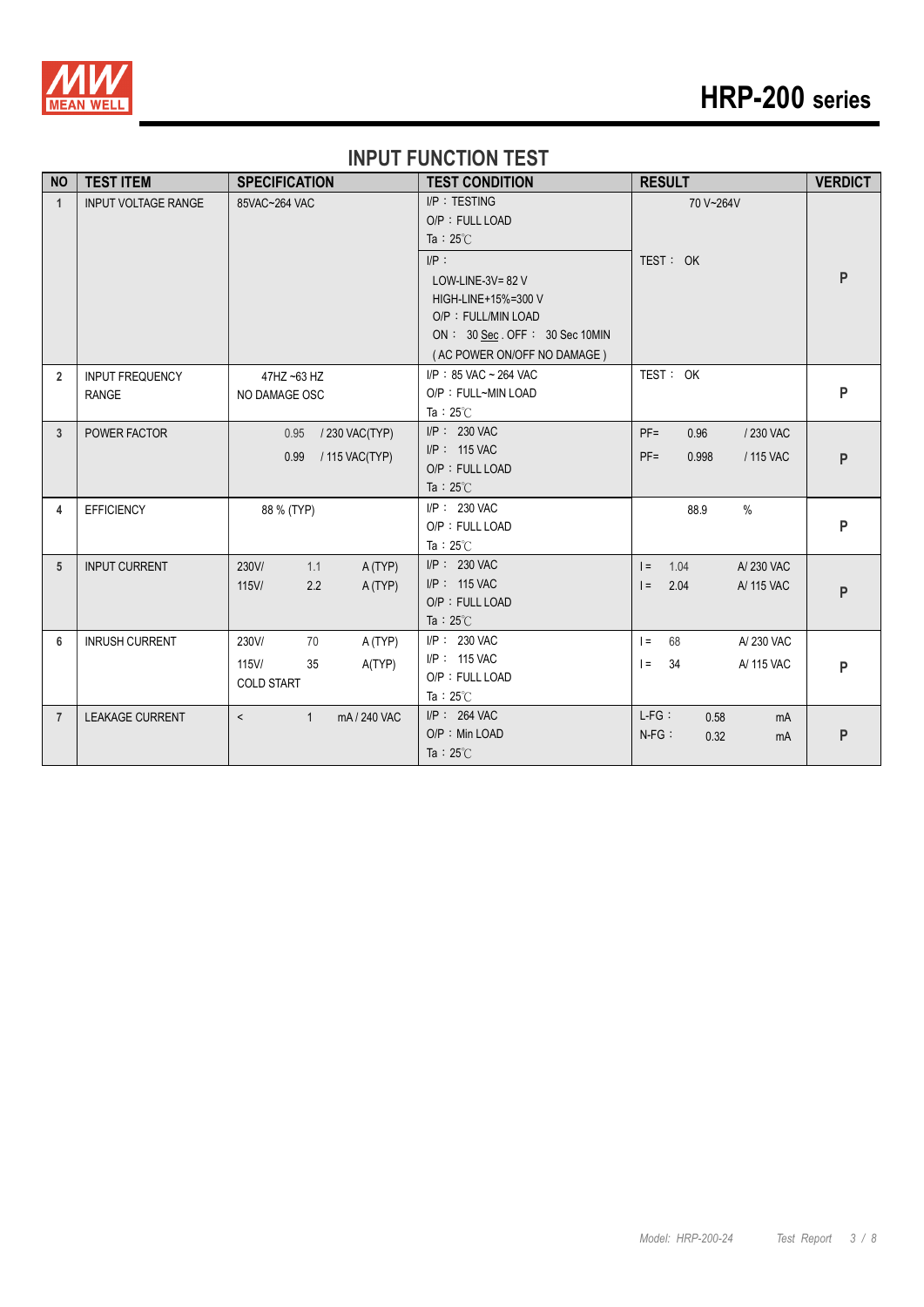

# **HRP-200 series**

#### **PROTECTION FUNCTION TEST**

| <b>NO</b>      | <b>TEST ITEM</b>                          | <b>SPECIFICATION</b>                                                                                       | <b>TEST CONDITION</b>                                                     | <b>RESULT</b>                                                                                                              | <b>VERDICT</b> |
|----------------|-------------------------------------------|------------------------------------------------------------------------------------------------------------|---------------------------------------------------------------------------|----------------------------------------------------------------------------------------------------------------------------|----------------|
| 1              | OVER LOAD PROTECTION                      | $105 \%$ ~ 135 %                                                                                           | $I/P: 230$ VAC<br>$I/P$ : 115 VAC<br>O/P: TESTING<br>Ta : $25^{\circ}$ C  | 124 %/230 VAC<br>124 %/115 VAC<br>Constant current limiting,<br>recovers automatically after<br>fault condition is removed | P              |
| $\overline{2}$ | OVER VOLTAGE PROTECTION                   | CH1: 30 V~ 34.8 V                                                                                          | $I/P$ : 230 VAC<br>$I/P$ : 115 VAC<br>O/P: MIN LOAD<br>Ta: $25^{\circ}$ C | 33.27<br>V/230 VAC<br><b>V/115 VAC</b><br>33.27<br>Shut down Re- power ON                                                  | P              |
| 3              | OVER TEMPERATURE PROTECTION<br>(optional) | SPEC :<br>TSW1: $95 + 5^{\circ}$ C O.T.P.<br>TSW1 : detect on heatsink<br>of power transistor<br>NO DAMAGE | I/P: 230 VAC<br>O/P: FULL LOAD                                            | O.T.P. Active<br>Shut down o/p voltage, recovers<br>automatically after temperature<br>goes down                           | P              |
| 4              | SHORT PROTECTION                          | SHORT EVERY OUTPUT<br>1 HOUR NO DAMAGE                                                                     | $I/P$ : 264 VAC<br>O/P: FULL LOAD<br>Ta: $25^{\circ}$ C                   | NO DAMAGE<br>Hiccup Mode                                                                                                   | P              |

#### **CONTROL FUNCTION TEST**

| <b>NO</b> | <b>TEST ITEM</b> | <b>SPECIFICATION</b> | <b>TEST CONDITION</b>                                  | <b>RESULT</b> | <b>VERDICT</b> |
|-----------|------------------|----------------------|--------------------------------------------------------|---------------|----------------|
|           | Remote Sense     | >0.5V                | $I/P: 230$ VAC<br>O/P: FULL LOAD<br>Ta: $25^{\circ}$ C | 0.5<br>V      |                |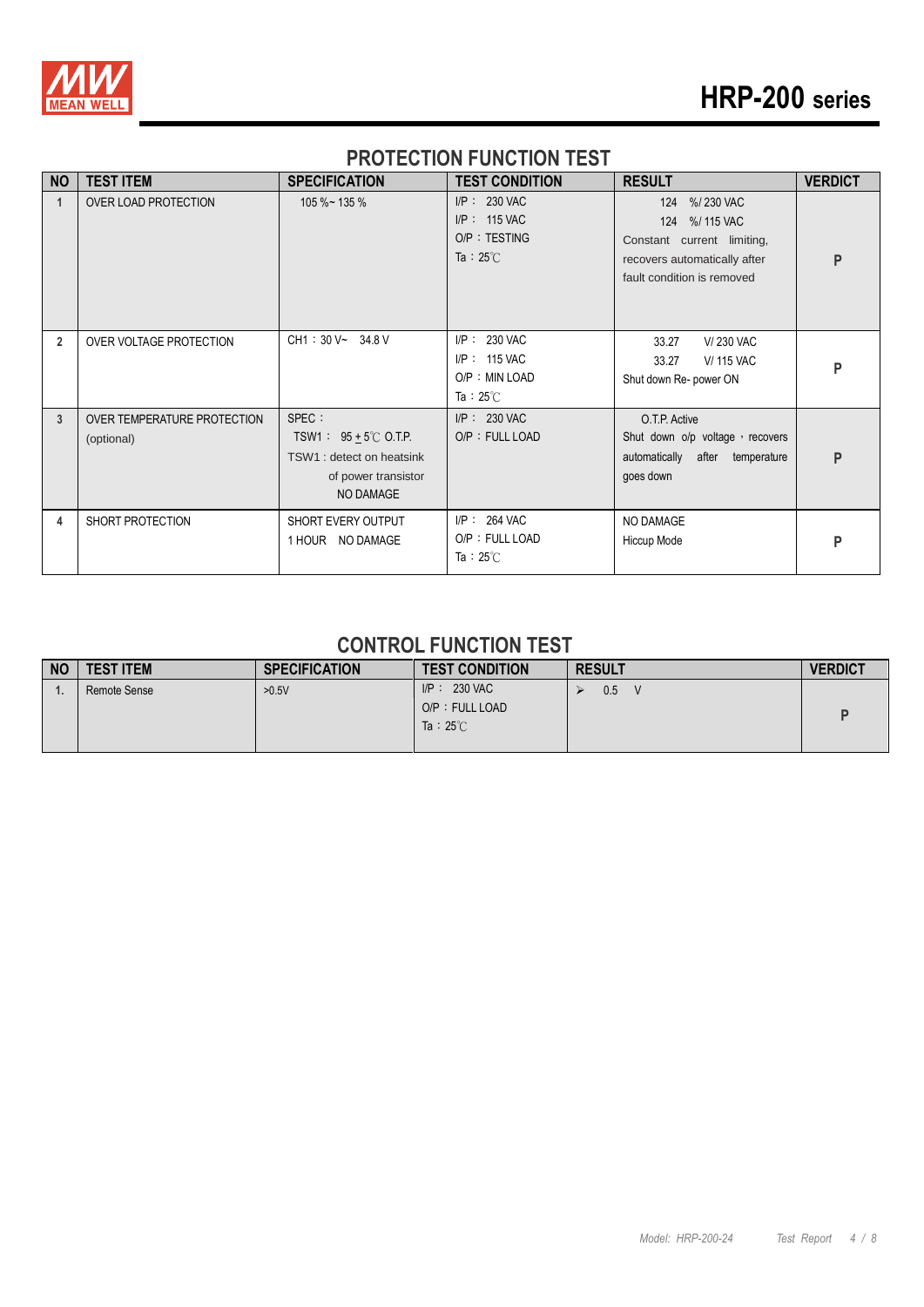

#### **COMPONENT STRESS TEST**

| <b>NO</b>       | <b>TEST ITEM</b>                                             | <b>SPECIFICATION</b>                       | <b>TEST CONDITION</b>                                                                                                                                     | <b>RESULT</b>     |                                                | <b>VERDICT</b> |
|-----------------|--------------------------------------------------------------|--------------------------------------------|-----------------------------------------------------------------------------------------------------------------------------------------------------------|-------------------|------------------------------------------------|----------------|
| 1               | <b>Power Transistor</b><br>(D to S) or (C to E) Peak Voltage | Q 3 Rated:<br>2SK4106 12A/500V             | $I/P$ : High-Line +3V = 267 V<br>O/P: (1)Full Load Turn on<br>(2) Output Short<br>(3) Fulll load continue<br>Ta: $25^{\circ}$ C                           | (1)<br>(2)<br>(3) | V<br>424<br>412<br>V<br>272<br>V               | P              |
| $\overline{2}$  | Diode Peak Voltage                                           | Q101 Rated:<br>FME-220B 20A/150V           | $I/P$ : High-Line +3V = 267 V<br>O/P: (1)Full Load Turn on<br>(2) Output Short<br>(3) Fulll load continue<br>Ta : $25^{\circ}$ C                          | (1)<br>(2)<br>(3) | $\vee$<br>120<br>$\vee$<br>123<br>$\vee$<br>89 | P              |
| $\mathbf{3}$    | Input Capacitor Voltage                                      | C5 Rated:<br>100u/400V 105°C<br><b>KMG</b> | $I/P$ : High-Line +3V = 267 V<br>O/P: (1) Full Load Turn on /Off<br>(2) Min load Turn on /Off<br>(3) Full Load /Min load<br>Change<br>Ta : $25^{\circ}$ C | (1)<br>(2)<br>(3) | $\vee$<br>373.3<br>376.7<br>V<br>377.1<br>V    | P              |
| 4               | Control IC Voltage Test                                      | Rated: FAN4801NY<br>U1<br>$10V - 30V$      | $I/P$ : High-Line +3V = 267 V<br>O/P: (1)Full Load Turn on /Off<br>(2) Min load Turn on /Off<br>(3) Full Load /Min load<br>Change<br>Ta: $25^{\circ}$ C   | (1)<br>(2)<br>(3) | 16.395<br>V<br>13.414<br>V<br>V<br>13.413      | P              |
| $5\phantom{.0}$ | <b>Power Transistor</b><br>(D to S) or (C to E) Peak Voltage | Rated:<br>Q1<br>IRFP460A 20A/500V          | $I/P$ : High-Line +3V = 267 V<br>O/P: (1)Full Load Turn on<br>(2) Output Short<br>(3) Fulll load continue<br>Ta: $25^{\circ}$ C                           | (1)<br>(2)<br>(3) | $\vee$<br>448<br>390<br>V<br>418<br>V          | P              |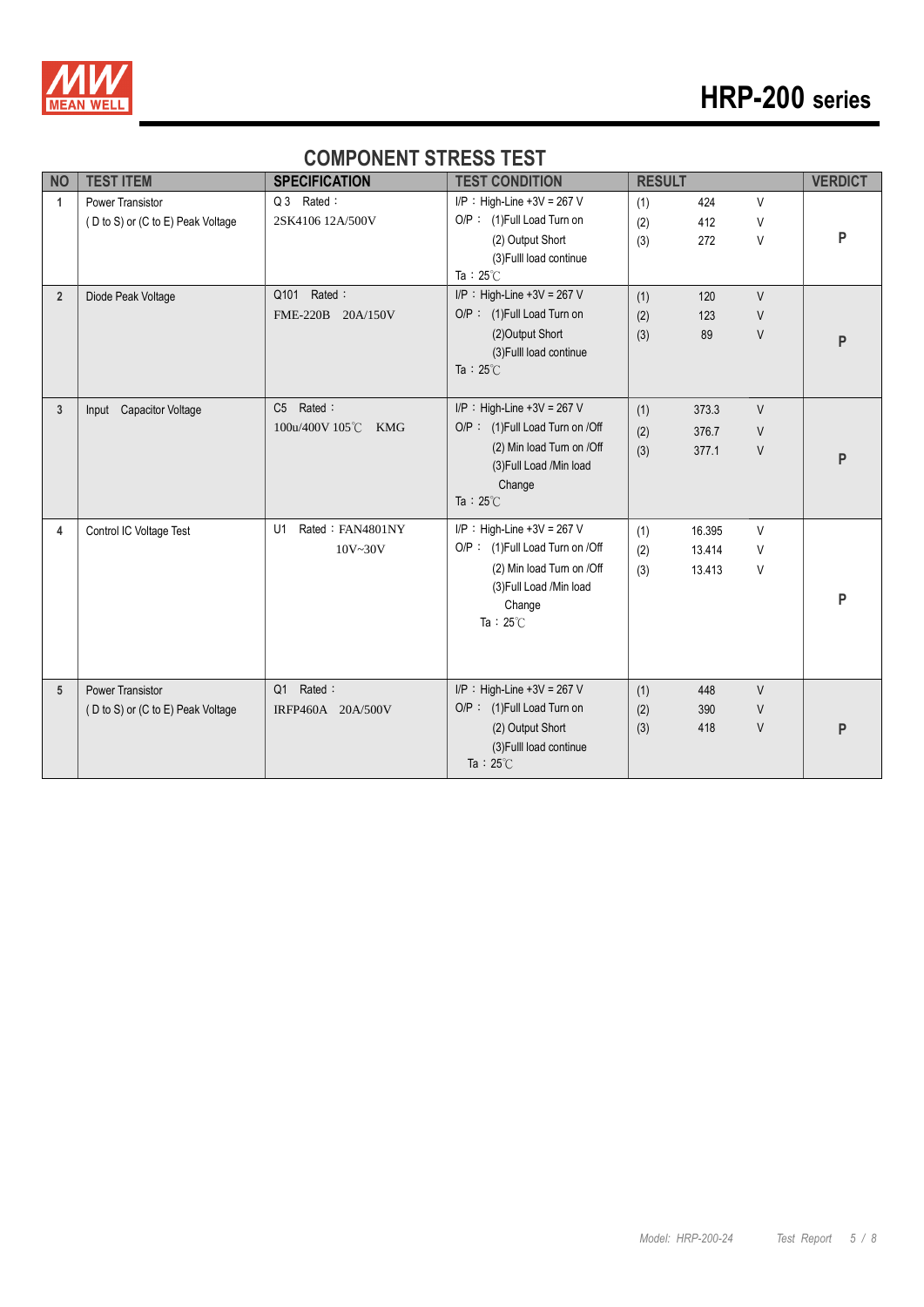

## **SAFETY & E.M.C. TEST**

| <u>UMILII ILUI</u> |                             |                                                                                                |                                                                                                      |                                                      |                                        |                |  |  |
|--------------------|-----------------------------|------------------------------------------------------------------------------------------------|------------------------------------------------------------------------------------------------------|------------------------------------------------------|----------------------------------------|----------------|--|--|
| <b>NO</b>          | <b>TEST ITEM</b>            | <b>SPECIFICATION</b>                                                                           | <b>TEST CONDITION</b>                                                                                | <b>RESULT</b>                                        |                                        | <b>VERDICT</b> |  |  |
|                    | <b>WITHSTAND VOLTAGE</b>    | $I/P-O/P$ : 3 KVAC/min<br>$I/P-FG: 2$ KVAC/min<br>$O/P-FG: 0.5$ KVAC/min                       | $I/P$ -O/P : 3.6 KVAC/min<br>$I/P-FG: 2.4 KVAC/min$<br>$O/P$ -FG: 0.6 KVAC/min<br>Ta: $25^{\circ}$ C | $I/P$ -O/P:<br>$IP-FG:$<br>$O/P-FG$ :<br>NO DAMAGE   | 4.43<br>mA<br>mA<br>3.41<br>3.19<br>mA | P              |  |  |
| $\overline{2}$     | <b>ISOLATION RESISTANCE</b> | $I/P$ -O/P: 500VDC>100M $\Omega$<br>$I/P-FG: 500VDC>100M\Omega$<br>O/P-FG: $500VDC>100M\Omega$ | 500 VDC<br>$I/P-O/P$ :<br>$I/P-FG$ :<br>500 VDC<br>$O/P-FG$ :<br>500 VDC<br>Ta: $25^{\circ}$ C/70%RH | $I/P-O/P$ :<br>$I/P-FG$ :<br>$O/P-FG$ :<br>NO DAMAGE | GΩ<br>6.57<br>GΩ<br>5.88<br>GΩ<br>9.79 | P              |  |  |
| 3                  | <b>GROUNDING CONTINUITY</b> | FG(PE) TO CHASSIS<br>OR TRACE < $100 \text{ m}\Omega$                                          | $40$ A / $2$ min<br>Ta: $25^{\circ}$ C / 70%RH                                                       | 9                                                    | $m\Omega$                              | P              |  |  |
| 4                  | APPROVAL                    | TUV: Certificate NO : R50176763<br>UL : File NO : $E183223$                                    |                                                                                                      |                                                      |                                        | P              |  |  |

#### **SAFETY TEST**

#### **E.M.C TEST**

| <b>NO</b>      | <b>TEST ITEM</b>                               | <b>SPECIFICATION</b>                                                | <b>TEST CONDITION</b>                                      | <b>RESULT</b>                        | <b>VERDICT</b> |  |  |  |
|----------------|------------------------------------------------|---------------------------------------------------------------------|------------------------------------------------------------|--------------------------------------|----------------|--|--|--|
| $\mathbf{1}$   | <b>HARMONIC</b>                                | EN61000-3-2,-3<br><b>CLASS A</b>                                    | I/P: 230 VAC/50HZ<br>O/P: FULL LOAD<br>Ta: $25^{\circ}$ C  | <b>PASS</b>                          | P              |  |  |  |
| $\overline{2}$ | <b>CONDUCTION</b>                              | EN55022<br><b>CLASS B</b>                                           | I/P: 230 VAC/50HZ<br>O/P: FULL LOAD<br>Ta : $25^{\circ}$ C | <b>PASS</b><br>Test by certified Lab | P              |  |  |  |
| 3              | <b>RADIATION</b>                               | EN55022<br><b>CLASS B</b>                                           | I/P: 230 VAC/50HZ<br>O/P: FULL LOAD<br>Ta : $25^{\circ}$ C | <b>PASS</b><br>Test by certified Lab | P              |  |  |  |
| 4              | E.S.D                                          | EN61000-4-2<br><b>INDUSTRY</b><br>AIR: 8KV / Contact: 4KV           | I/P: 230 VAC/50HZ<br>O/P: FULL LOAD<br>Ta: $25^{\circ}$ C  | CRITERIA A                           | P              |  |  |  |
| 5              | E.F.T                                          | EN61000-4-4<br><b>INDUSTRY</b><br>INPUT: 2KV                        | I/P: 230 VAC/50HZ<br>O/P: FULL LOAD<br>Ta: $25^{\circ}$ C  | CRITERIA A                           | P              |  |  |  |
| 6              | <b>SURGE</b>                                   | IEC61000-4-5<br><b>INDUSTRY</b><br>$L-N$ : $2KV$<br>$L, N-PE : 4KV$ | I/P: 230 VAC/50HZ<br>O/P: FULL LOAD<br>Ta: $25^{\circ}$ C  | CRITERIA A                           | P              |  |  |  |
| $\overline{7}$ | Test by certified Lab $\&$ Test Report Prepare |                                                                     |                                                            |                                      |                |  |  |  |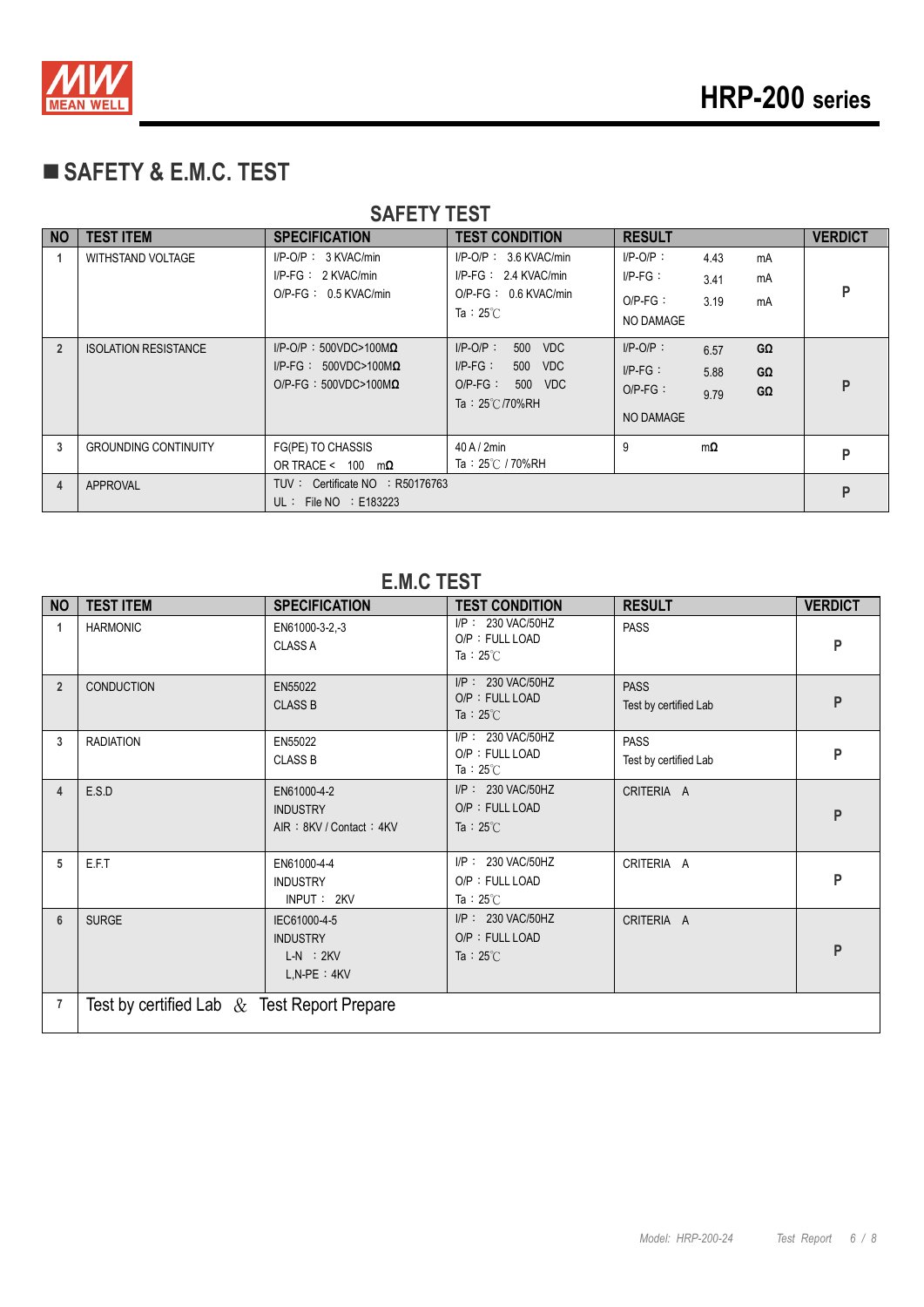

## **RELIABILITY TEST**

|           |                                      |                                                                   |                                  | <b>ENVIRONMENT TEST</b>                             |                               |                     |                            |                          |                |
|-----------|--------------------------------------|-------------------------------------------------------------------|----------------------------------|-----------------------------------------------------|-------------------------------|---------------------|----------------------------|--------------------------|----------------|
| <b>NO</b> | <b>TEST ITEM</b>                     | <b>SPECIFICATION</b>                                              |                                  | <b>TEST CONDITION</b>                               |                               |                     | <b>RESULT</b>              |                          | <b>VERDICT</b> |
| 1.        | THERMO TRACER TEST<br>(ROOM AMBIENT) | MODEL:HRPG-200-5<br>TEST CONDITION: 100VAC FULL LOAD              |                                  |                                                     | ROOM AMBIENT = $27^{\circ}$ C |                     |                            |                          |                |
|           |                                      |                                                                   | 94180001.IRI (定點測溫)              | p 1: 62.5°C 121x, 87y                               |                               | Position            | Temp                       | <b>VERDICT</b>           |                |
|           |                                      | $121 -$<br>$108 -$                                                |                                  | p 2: 91.5°C 180x, 65y<br>p 3: 76.3°C 250x, 72y      | P <sub>1</sub>                | LF <sub>2</sub>     | 62.5                       | <b>PASS</b>              |                |
|           |                                      | 95-<br>82-                                                        |                                  | p 4: 69.6°C 260x, 99y                               | P <sub>2</sub>                | B <sub>D</sub> 1    | 91.5                       | <b>PASS</b>              |                |
|           |                                      | 69-<br>56                                                         |                                  | p 5: 82.3℃ 300x,109y<br>p 6: 73.1 °C 300x, 122y     | P <sub>3</sub>                | L <sub>3</sub>      | 76.3                       | <b>PASS</b>              |                |
|           |                                      | 43<br>30                                                          |                                  | p 7: 73.2°C 239x, 165y<br>p 8: 81.5°C 231x, 129y    | P <sub>4</sub>                | C <sub>5</sub>      | 69.6                       | <b>PASS</b>              |                |
|           |                                      |                                                                   |                                  | p 9: 74.2°C 222x,110y<br>p10: 72.5 °C 199x, 187y    | P <sub>5</sub>                | Q <sub>1</sub>      | 82.3                       | <b>PASS</b>              |                |
|           |                                      | 内膜の調整<br>座<br>自動調整<br>放射 率:0.94                                   | 標:220, 0<br>原管料温度: 29.9℃(E0.94)) | p11: 89.8°C 150x, 150y<br>p12: 88.6 °C 143x, 168y   | P <sub>6</sub>                | D <sub>1</sub>      | 73.1                       | <b>PASS</b>              |                |
|           |                                      | 5温126.2℃ 補正後温度: 29.9℃(E0.94))<br>5温126.2℃ 環境 温度: 27.0℃<br>氏温26.2℃ |                                  | p13: 98.2°C 90x,126y<br>p14: 89.1 °C 98x, 191y      | P <sub>7</sub>                | T <sub>2</sub>      | 73.2                       | <b>PASS</b>              | P              |
|           |                                      | 最高溫(H):126.2℃ 座標:102,156                                          |                                  | p15: 104.1 °C 72x, 159y<br>日 期: 2009/ 4/18          | P <sub>8</sub>                | U1                  | 81.5                       | <b>PASS</b>              |                |
|           |                                      | 表低温(L):26.2℃ 座標: 26, 48                                           |                                  | 時間: 17:18: 7<br>全域放射率: 0.940                        | P <sub>9</sub>                | C61                 | 74.2                       | <b>PASS</b>              |                |
|           |                                      |                                                                   |                                  |                                                     | P <sub>10</sub>               | D71                 | 72.5                       | <b>PASS</b>              |                |
|           |                                      |                                                                   |                                  |                                                     | P11                           | T <sub>1</sub> coil | 89.8                       | <b>PASS</b>              |                |
|           |                                      |                                                                   |                                  |                                                     | P <sub>12</sub>               | T <sub>1</sub> core | 88.6                       | <b>PASS</b>              |                |
|           |                                      |                                                                   |                                  |                                                     | P <sub>13</sub>               | C <sub>105</sub>    | 98.2                       | <b>PASS</b>              |                |
|           |                                      |                                                                   |                                  |                                                     | P <sub>14</sub>               | Q104                | 89.1                       | <b>PASS</b>              |                |
|           |                                      |                                                                   |                                  |                                                     | P <sub>15</sub>               | L <sub>100</sub>    | 104.1                      | <b>PASS</b>              |                |
|           |                                      | 2. HIGH AMBIENT BURN-IN: 2.5 HRS                                  |                                  | $I/P$ : 230VAC O/P: FULL LOAD Ta=43.8 °C            |                               |                     | ROOM AMBIENT               | <b>HIGH AMBIENT</b>      |                |
|           |                                      | NO                                                                | Position                         | P/N                                                 |                               |                     | Ta= 26.3 $^{\circ}$ C      | Ta=43.8 $^{\circ}$ C     |                |
|           |                                      | $\mathbf{1}$                                                      | LF <sub>2</sub>                  | TR548-R2 R-22/14/8B(MA100) 8.8m                     |                               |                     | $51.3^{\circ}$ C           | $67.4^{\circ}$ C         |                |
|           |                                      | $\overline{2}$                                                    | B <sub>D</sub> 1                 | 6A/800V SILICON GBU608                              |                               |                     | 75.9°C                     | $90.7^{\circ}$ C         |                |
|           |                                      | 3                                                                 | L <sub>3</sub>                   | TR872 CS234125E14 1.16u HRP-200                     |                               |                     | $71.0^{\circ}$ C           | $86.1^{\circ}$           |                |
|           |                                      | $\overline{4}$                                                    | Q <sub>1</sub><br>C <sub>5</sub> | IRFP460A 20A/500V TO247<br>100u/400V 105℃ 18*25 KMG |                               |                     | 65.0°C<br>$62.2^{\circ}$ C | 80.3°C<br>76.4°C         |                |
|           |                                      | 5<br>$6\phantom{1}$                                               | Q <sub>3</sub>                   | 2SK4106 12A/500V TO220F                             |                               |                     | 73.0°C                     | 90.0°C                   |                |
|           |                                      | $\overline{7}$                                                    | $\mathsf{T2}$                    | TR435-R4 R13x7x5A MA070 MS-300                      |                               |                     | $63.4^{\circ}$ C           | $77.1\mathrm{^\circ\!C}$ |                |
|           |                                      | 8                                                                 | T1                               | TF2033 EER-35 HRP-200-24 B                          |                               |                     | 84.7°C                     | $100.9^{\circ}$          | P              |
|           |                                      | 9                                                                 | C <sub>150</sub>                 | 100u/25V L5Kh 6.3*11 KY                             |                               |                     | $64.1^{\circ}$ C           | 79.4°C                   |                |
|           |                                      | 10                                                                | C61                              | 100u/25V L5Kh 6.3*11 KY                             |                               |                     | 64.5°C                     | 78.2°C                   |                |
|           |                                      | 11                                                                | D <sub>1</sub>                   | BYC8-600 8A/600V TO220                              |                               |                     | 64.2°C                     | 79.9°C                   |                |
|           |                                      | 12                                                                | Q101                             | FME-220B 20A/150V TO220F                            |                               |                     | 72.4°C                     | 89.2°C                   |                |
|           |                                      | 13                                                                | L <sub>100</sub>                 | TR878 Ku090125-2*2 162u                             |                               |                     | 84.3°C                     | 99.3°C                   |                |
|           |                                      | 14                                                                | C <sub>105</sub>                 | 1000u/35V L10Kh 12.5*25 KY                          |                               |                     | 66.7°C                     | $83.9^{\circ}$ C         |                |
|           |                                      | 15                                                                | T900                             | TF1593-R2                                           |                               |                     | $85.4^{\circ}$ C           | 104.1°C                  |                |
|           |                                      | 16                                                                | ZD900                            | TVS ST02D-200 AX078 T-52mm                          |                               |                     | 70.6°C                     | 87.0°C                   |                |
|           |                                      | 17                                                                | U900                             | TNY275PN DIP-8C                                     |                               |                     | 77.9°C                     | $97.1^{\circ}$           |                |
|           |                                      | 18                                                                | C911                             | 22u/50V UL10Kh 5*11KY                               |                               |                     | 75.5°C                     | $92.8^{\circ}$           |                |
|           |                                      | 19                                                                | C956                             | 47u/50V L5Kh 6.3*11 YXF                             |                               |                     | 72.3°C                     | 89.8°C                   |                |
|           |                                      | 20                                                                | TSW1<br>TSW <sub>2</sub>         | ST-22W-R0 170mm                                     | 170mm                         |                     | 82.0°C<br>$82.3^{\circ}$ C | 98.9°C<br>$98.0^{\circ}$ |                |
|           |                                      | 21                                                                |                                  | ST-22W-R0                                           |                               |                     |                            |                          |                |